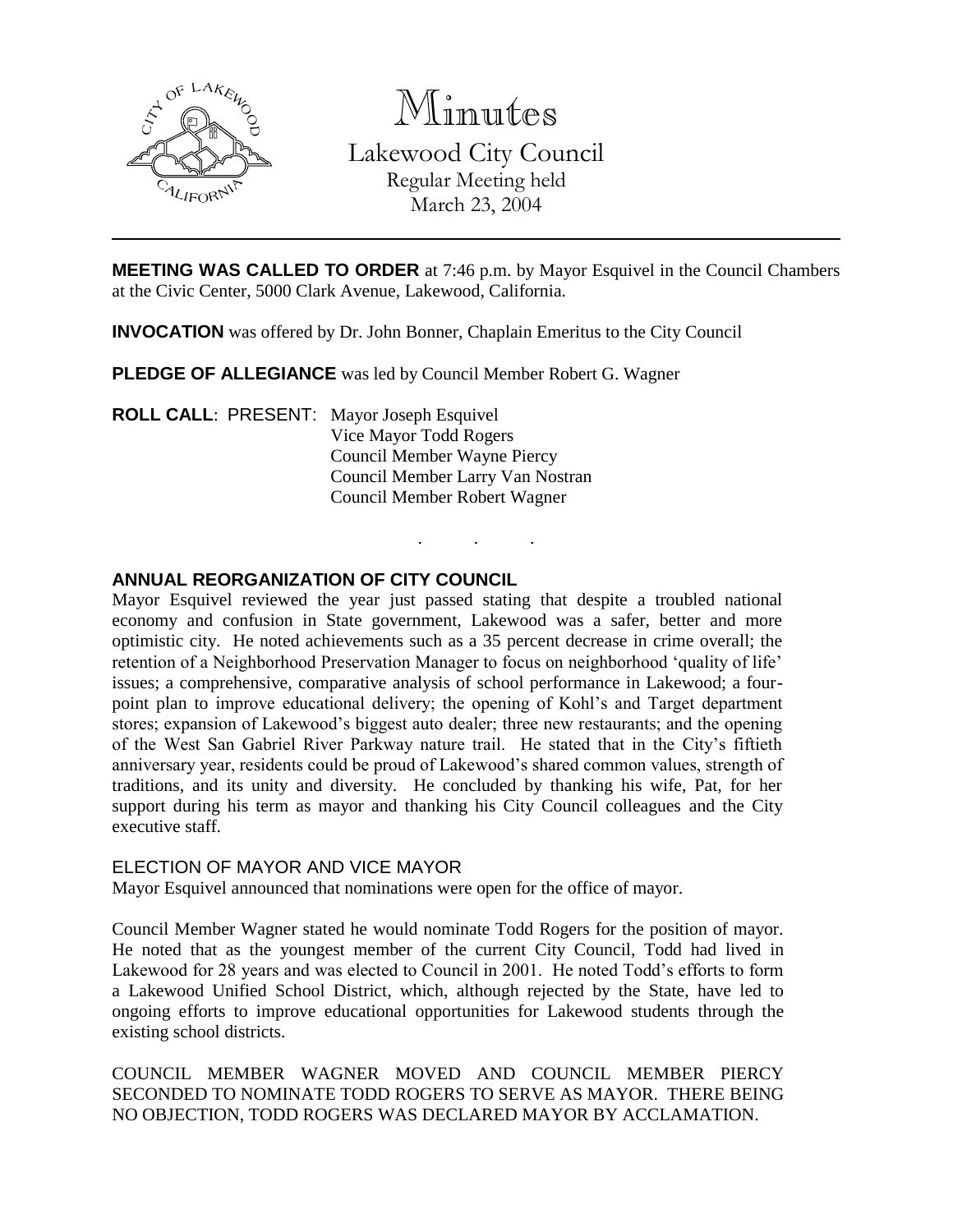City Council Minutes March 23, 2004 Page 2

## **ANNUAL REORGANIZATION OF CITY COUNCIL** - Continued

Mayor Rogers presented outgoing Mayor Esquivel with a plaque and scrapbook commemorating his year of service as Mayor. Mayor Rogers also presented Mrs. Pat Esquivel with a bouquet of flowers in recognition of her support for her husband and the many demands made on their time during his year as mayor.

Mayor Rogers stated he was thankful to the Lakewood community for the opportunity to serve as a member of the City Council. He thanked his City Council colleagues for providing mentoring and guidance during his development as an elected official, and noted that he would continue to look to them for advice throughout the coming year. He introduced his wife, Sally, and sons, Brett and Scotty. He also introduced elected officials from the City of Carson in attendance, noting that he worked closely with them in his role as Captain of the Los Angeles County Sheriff's Station in Carson and thanking them for their support. He also acknowledged City Attorney John S. Todd for his role in the creation of Lakewood as a city, fifty years ago. He affirmed his intent to continue to pursue the formation of a Lakewood school district as a long-term goal, noting that in the short-term he would work for improvements in educational opportunities with the existing districts and would also work to consolidate the Lakewood Elementary portion of Paramount Unified School District into either Bellflower or Long Beach Unified Districts. He cited the previously mentioned low crime rate in Lakewood and stated that since no rate was low enough, he would continue to emphasize crime suppression and prevention to keep our mall and neighborhoods safe. He expressed the intent to be a vocal advocate to protect local revenues and prevent more State takeaways. He encouraged residents to support a proposed initiative on the November ballot which would stop the State from taking more local revenue without the voters' approval. He advised that a Master Plan would be prepared for the Civic Center and would include a development plan for the lot at the corner of Del Amo Boulevard and Clark Avenue. He reported that two major events remained in the City's celebration of its fiftieth anniversary, the Jukebox Jubilee on May 8th and the closing event, the 50th Anniversary Block Party on July 3rd. He concluded by stating he was both humbled by the responsibility of the Mayor's office and proud to serve the Lakewood community.

Mayor Rogers announced that nominations were open for the office of vice mayor.

Council Member Esquivel stated it was an honor and a pleasure to nominate Wayne Piercy, a colleague with more than fifteen years of experience on the City Council, including previous outstanding service as both the vice mayor and the mayor.

COUNCIL MEMBER ESQUIVEL MOVED AND MAYOR ROGERS SECONDED TO NOMINATE WAYNE PIERCY TO SERVE AS VICE MAYOR. THERE BEING NO OBJECTION, WAYNE PIERCY WAS DECLARED VICE MAYOR BY ACCLAMATION.

Mayor Rogers announced that the meeting would be adjourned in memory of long-time resident and community leader, Nedra Smith.

. . .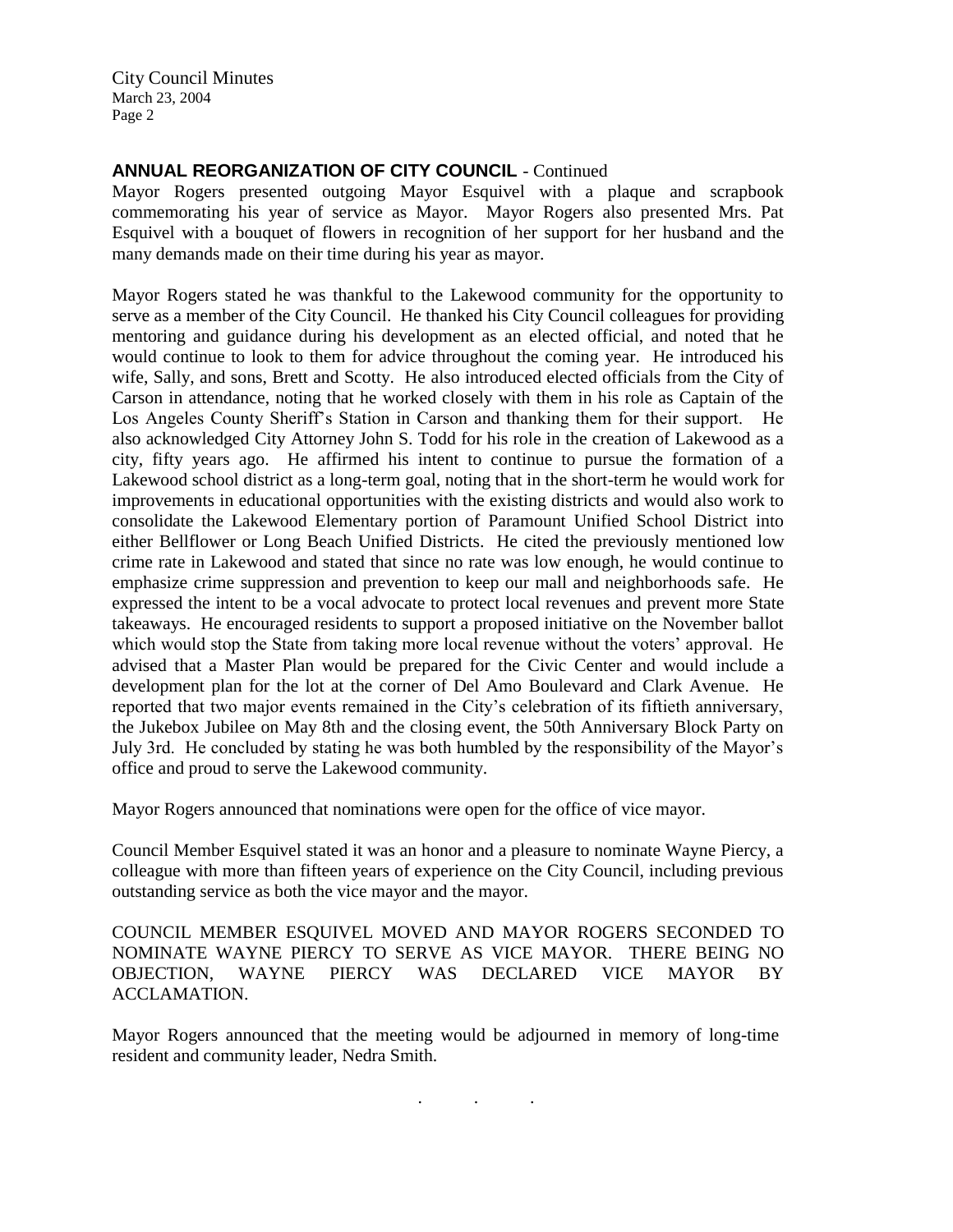City Council Minutes March 23, 2004 Page 3

## **ROUTINE ITEMS:**

COUNCIL MEMBER ESQUIVEL MOVED AND COUNCIL MEMBER WAGNER SECONDED TO APPROVE ROUTINE ITEMS 1 THROUGH 8.

- RI-1 Approval of Minutes of the Meeting held March 9, 2004
- RI-2 Approval of Personnel Transactions
- RI-3 Approval of Registers of Demands dated March 4, March 11, and March 18, 2004
- RI-4 Approval of Monthly Report of Investment Transactions
- RI-5 Approval of Quitclaim of Easements for Carson Street
- RI-6 Approval of Amendment to the Agreement with Management, Analysis and Planning, Inc. for School District Consultant Services
- RI-7 RESOLUTION NO. 2004-11; A RESOLUTION OF THE CITY COUNCIL OF THE CITY OF LAKEWOOD DECLARING ITS INTENTION TO VACATE THE ALLEY WEST OF BLOOMFIELD AVENUE (CENTRALIA/NORTH OF CENTRALIA) AND THE ALLEY NORTH OF CENTRALIA ROAD (BLOOMFIELD/WEST OF BLOOMFIELD) AND SETTING A PUBLIC HEARING ON THE PROPOSED VACATION
- RI-8 Approval of Agreement with URS Corporation for City Hall Needs Assessment

UPON ROLL CALL VOTE, THE MOTION WAS APPROVED:

AYES: COUNCIL MEMBERS: Wagner, Esquivel, Piercy, Van Nostran and Rogers NAYS: COUNCIL MEMBERS: None

. . .

#### **2.1 • SIGNATURE RESOLUTIONS**

COUNCIL MEMBER VAN NOSTRAN MOVED AND VICE MAYOR PIERCY SECONDED TO ADOPT RESOLUTIONS NO. 2004-12 THROUGH NO. 2004-14.

RESOLUTION NO. 2004-12; A RESOLUTION OF THE CITY COUNCIL OF THE CITY OF LAKEWOOD AUTHORIZING THE CITY TREASURER TO DEPOSIT FUNDS FOR SAFEKEEPING AND INVESTMENT AND AUTHORIZING WITHDRAWAL OF FUNDS FROM DEPOSITORIES

RESOLUTION NO. 2004-13; A RESOLUTION OF THE CITY COUNCIL OF THE CITY OF LAKEWOOD AUTHORIZING THE USE OF THE FACSIMILE SIGNATURE OF TODD ROGERS, MAYOR, IN THE EXECUTION OF PUBLIC SECURITIES AND INSTRUMENTS OF PAYMENT